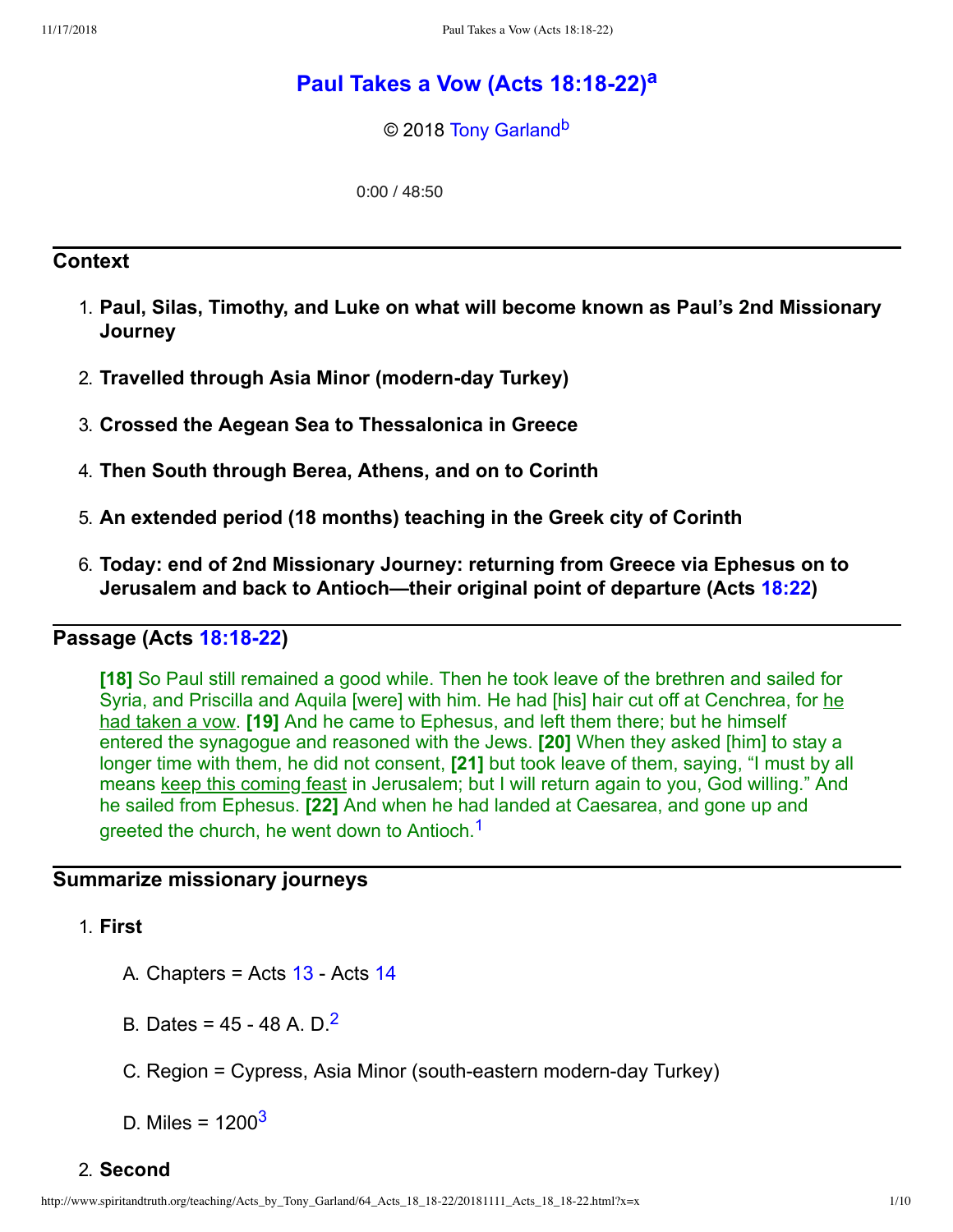- A. Chapters = Acts  $15 15 -$  Acts  $18$
- <span id="page-1-0"></span>B. Dates = [4](#page-8-3)9-51 A.D. $<sup>4</sup>$ </sup>
- C. Region = Asia Minor (across modern-day Turkey), Macedonia (modern-day Greece), back to Asia Minor (region of 7 churches or Revelation)
- <span id="page-1-1"></span>D. Miles = 2700<sup>[5](#page-8-4)</sup>

### 3. **Third**

- A. Chapters = Acts  $18 18 -$  Acts  $21$
- <span id="page-1-2"></span>B. Dates = 52 - 55 A. D.<sup>[6](#page-8-5)</sup>
- C. Region = revisiting same areas as 2nd journey, route slightly differed

<span id="page-1-3"></span>D. Miles =  $2500^7$  $2500^7$ 

- 4. **"Fourth" taken captive and sent to Rome on a "missionary journey" to rulers (Felix, Festus, Agrippa, and Caesar Nero)**
	- A. Chapters  $=$  Acts 21-28
	- B. Dates = 55-5[8](#page-8-7)<sup>8</sup>

# **Paul, the Law, and the Temple**

### <span id="page-1-4"></span>1. **Taking vows, keeping feasts what is Paul doing?! Is Paul stuck in Old Testament Judaism?**

- A. While in Cenchrea, Paul had his hair cut off because he had taken a vow (v. 18)
- B. Later, he turned down an invitation to remain at Ephesus so he could depart and keep an upcoming feast in Jerusalem (v. 21)

### 2. **Paul's actions in relation to the Jewish Law and Temple puzzles many Christians**

- <span id="page-1-5"></span>A. Paul hastened to Jerusalem in order to observance the Jewish feast of Unleavened Bread, also known as Passover (Acts [18:21](http://www.spiritandtruth.org/bibles/nasb/b44c018.htm#Acts_C18V21) and Acts  $20:6$ )<sup>[10](#page-8-8)</sup>
- B. Religious Vow (Acts [18:18](http://www.spiritandtruth.org/bibles/nasb/b44c018.htm#Acts_C18V18))
	- I. May have been in response to the Lord's promise of divine protection while at Corinth (Acts 18:9-10)—especially in view of his vindication before the proconsul, Gallio.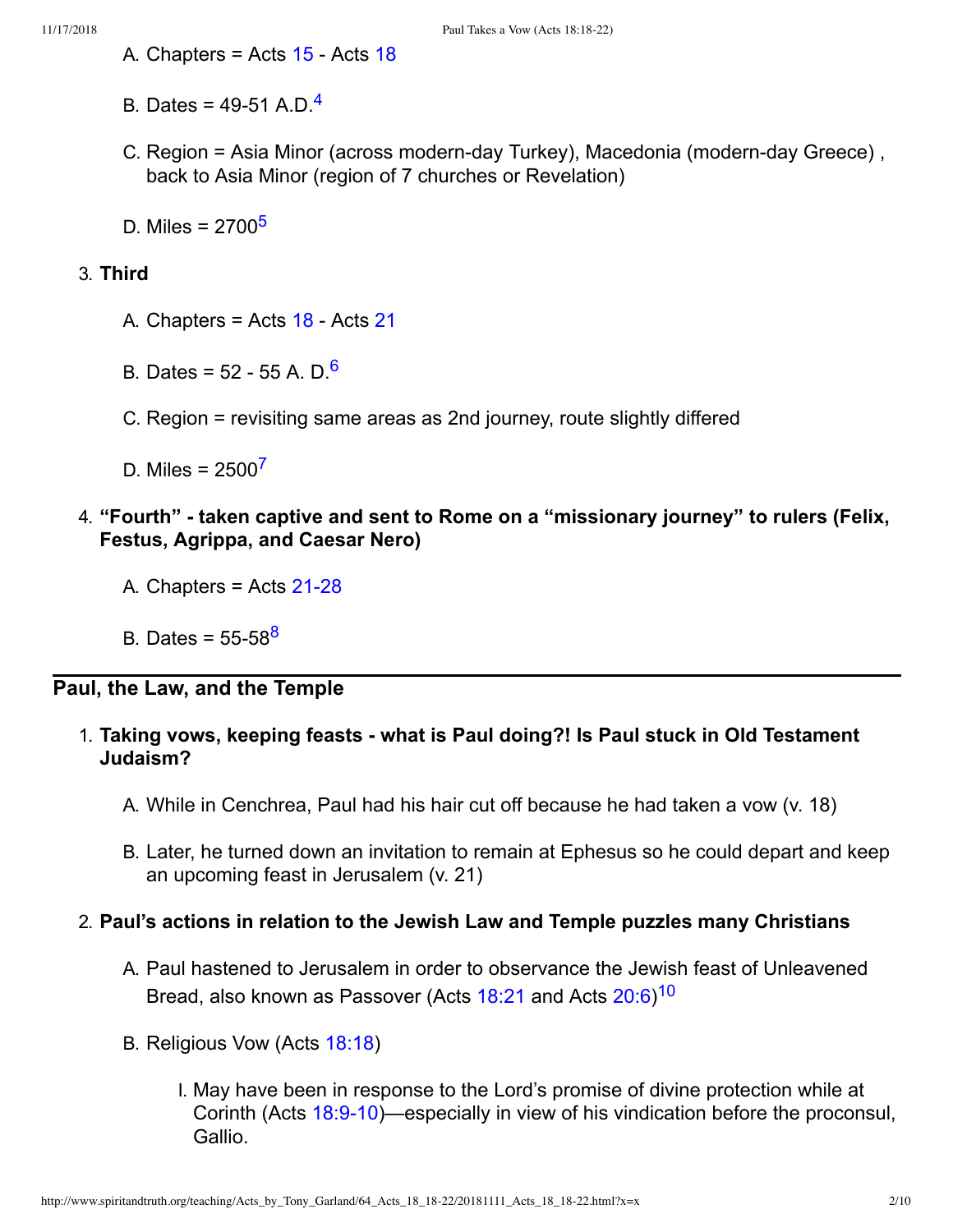#### II. A Nazirite Vow (Num. [6\)](http://www.spiritandtruth.org/bibles/nasb/b04c006.htm#Num._C6V1)?

**[1]** Then the LORD spoke to Moses, saying, **[2]** "Speak to the children of Israel, and say to them: 'When either a man or woman consecrates an offering to take the vow of a Nazirite, to separate himself to the LORD, **[3]** 'he shall separate himself from wine and [similar] drink; he shall drink neither vinegar made from wine nor vinegar made from [similar] drink; neither shall he drink any grape juice, nor eat fresh grapes or raisins. **[4]** 'All the days of his separation he shall eat nothing that is produced by the grapevine, from seed to skin. **[5]** 'All the days of the vow of his separation no razor shall come upon his head; until the days are fulfilled for which he separated himself to the LORD, he shall be holy. [Then] he shall let the locks of the hair of his head grow."<sup>[11](#page-8-9)</sup>

- <span id="page-2-1"></span><span id="page-2-0"></span>a. Different from being a Nazirite from the womb (for life) as were Samson (Jdg.  $13:5$ ); Samuel (1S. [1:11\)](http://www.spiritandtruth.org/bibles/nasb/b09c001.htm#1S._C1V11), and John the Baptist (Luke [1:15\)](http://www.spiritandtruth.org/bibles/nasb/b42c001.htm#Luke_C1V15).
- III. Against Nazirite Vow<sup>[13](#page-8-10)</sup>
	- a. At the end of the time of separation, or if desecrated during the time of the vow, must undergo elaborate cleansing process, including offering sacrifices  $(Num. 6:10-21)$
	- b. This process was to take place at the tabernacle or temple not available to Paul at Cenchrea in Greece
- IV. Special provisions when traveling?

<span id="page-2-2"></span>In Paul's day, if someone made the vow while away from Jerusalem, at the termination of his vow he would shave his head, as Paul did, and afterwards present the shorn hair at the temple within 30 days.<sup>[14](#page-8-11)</sup>

<span id="page-2-3"></span>Now that he was at the end of the vow, he got his hair cut at Cenchrea, close to Athens, before leaving for Jerusalem to offer his hair and the prescribed sacrifices on the altar in the temple.<sup>[15](#page-8-12)</sup>

- <span id="page-2-4"></span>a. Carried shorn hair back to Jerusalem where the rest of the procedure was subsequently completed.
- C. Participated in purification rites at the Temple while financially sponsoring four proselytes (Acts 21:22-26; [24:16\)](http://www.spiritandtruth.org/bibles/nasb/b44c024.htm#Acts_C24V16)<sup>[17](#page-8-13)</sup>
- D. Offering sacrifices at the temple (Acts [21:26](http://www.spiritandtruth.org/bibles/nasb/b44c021.htm#Acts_C21V26); [24:17\)](http://www.spiritandtruth.org/bibles/nasb/b44c024.htm#Acts_C24V17)
- E. Continued to offer prayer and worship at the temple (Acts [22:17](http://www.spiritandtruth.org/bibles/nasb/b44c022.htm#Acts_C22V17); [24:11\)](http://www.spiritandtruth.org/bibles/nasb/b44c024.htm#Acts_C24V11)
- F. Expressed regard for the priesthood (Acts [23:5](http://www.spiritandtruth.org/bibles/nasb/b44c023.htm#Acts_C23V5))
- G. Paid temple tax (Acts [24:17](http://www.spiritandtruth.org/bibles/nasb/b44c024.htm#Acts_C24V17))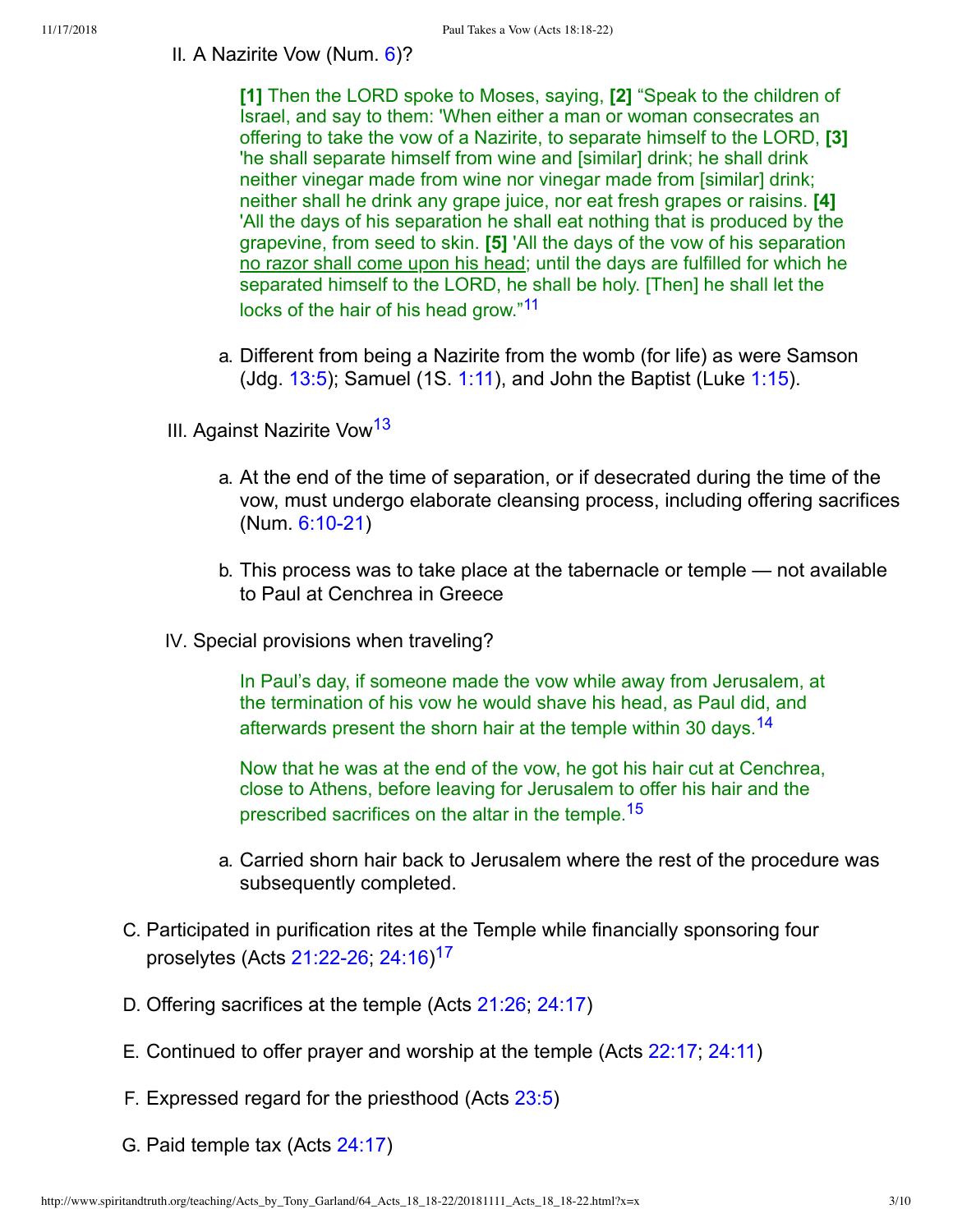- H. Professed ceremonial purity (Acts [24:18\)](http://www.spiritandtruth.org/bibles/nasb/b44c024.htm#Acts_C24V18)
- I. Paul was careful not to violate the customs of the Jewish fathers (Acts [28:17](http://www.spiritandtruth.org/bibles/nasb/b44c028.htm#Acts_C28V17))

<span id="page-3-0"></span>And it came to pass after three days that Paul called the leaders of the Jews together. So when they had come together, he said to them: "Men and brethren, though I have done nothing against our people or the customs of our fathers, yet I was delivered as a prisoner from Jerusalem into the hands of the Romans[18](#page-8-14)

### 3. **The Temple**

- A. All of this after the crucifixion and resurrection of Christ
	- I. Jesus had prophesied the destruction of the Temple (Mat. [24:2;](http://www.spiritandtruth.org/bibles/nasb/b40c024.htm#Mat._C24V2) Mark [13:2](http://www.spiritandtruth.org/bibles/nasb/b41c013.htm#Mark_C13V2); Luke [21:6\)](http://www.spiritandtruth.org/bibles/nasb/b42c021.htm#Luke_C21V6)
	- II. The veil separating the holy of holies in the Temple had already been torn in two from top to bottom (Mat. [27:51;](http://www.spiritandtruth.org/bibles/nasb/b40c027.htm#Mat._C27V51) Mark [15:38;](http://www.spiritandtruth.org/bibles/nasb/b41c015.htm#Mark_C15V38) Luke [23:45](http://www.spiritandtruth.org/bibles/nasb/b42c023.htm#Luke_C23V45))
	- III. If the NT temple of the believer/church is all that will ever be, why the continued respect for the physical temple?<sup>[20](#page-8-15)</sup>
	- IV. Even after the destruction of Herod's Temple (which stood in the time of Jesus), God is not done with physical temples
		- a. The Tribulation Temple
			- i. As Paul wrote to the church at Thessalonica, the man of sin, the son of perdition, will yet sit in the Temple of God (2Th.  $2:4)^{22}$  $2:4)^{22}$  $2:4)^{22}$
			- ii. Jesus warned the Jews of Judea at that time to flee when they see the "abomination of desolation" standing in the holy place (Mat. [24:15\)](http://www.spiritandtruth.org/bibles/nasb/b40c024.htm#Mat._C24V15)
				- Notice the place is still referred to as "holy"  $-$  this is a place and an act which God will pay great attention to
			- iii. In John's vision while on Patmos, (Revelation [11\)](http://www.spiritandtruth.org/bibles/nasb/b66c011.htm#Rev._C11V1)

<span id="page-3-3"></span><span id="page-3-2"></span><span id="page-3-1"></span>Then I was given a reed like a measuring rod. And the angel stood, saying, "Rise and measure the temple of God, the altar, and those who worship there. But leave out the court which is outside the temple, and do not measure it, for it has been given to the Gentiles. And they will tread the holy city underfoot [for] forty-two months."<sup>[23](#page-9-2)</sup>

- Measurement by angel indicates Gods ongoing interest and attention
- What takes place there may not be in accord with the New Testament gospel, but it *is* consistent with God's ongoing plan for Israel and in relation to future Temples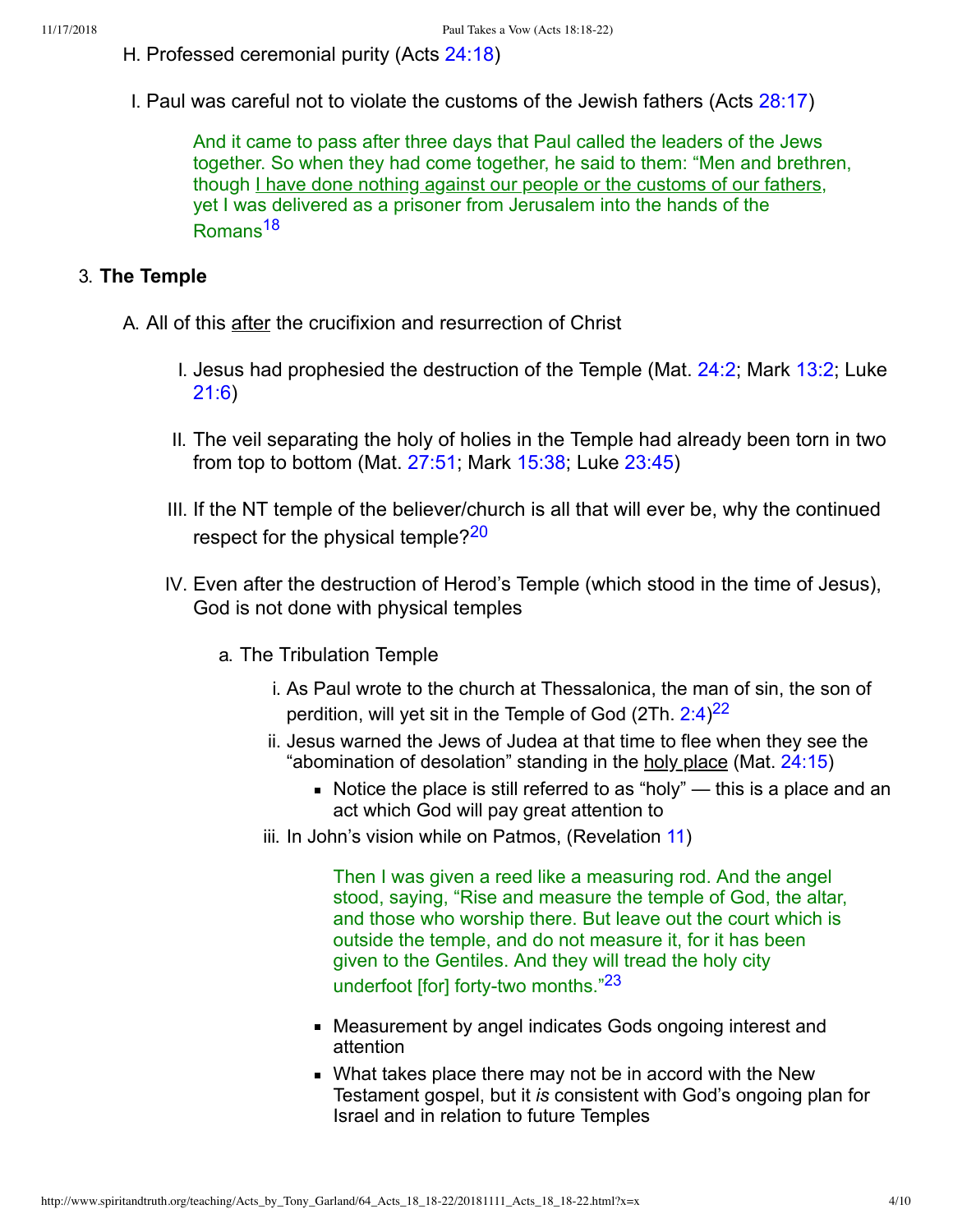- <span id="page-4-0"></span>b. The Millennial Temple - which stands during the thousand year period described in Revelation [20](http://www.spiritandtruth.org/bibles/nasb/b66c020.htm#Rev._C20V1) and elsewhere
	- i. Passages in Ezekiel and Zechariah reveal some surprising aspects of this future Temple
		- A continuing Levitical priesthood (Eze.  $43:19$ ;  $44:10,15$ ; 5:5;  $48:11$ -13,[22](http://www.spiritandtruth.org/bibles/nasb/b26c048.htm#Eze._C48V22))
			- This is in accord with the priestly covenant which is intermingled with the Davidic covenant in Jeremiah's prophecy. What some fail to appreciate is that Jesus can only fulfill the Davidic portion, but not the Levitical since He is not in the line of Levi (Jer. 33:17-21)<sup>[25](#page-9-3)</sup>
		- Atoning sacrifices (Eze. [20:40](http://www.spiritandtruth.org/bibles/nasb/b26c020.htm#Eze._C20V40); 37:26-28; 40:38-46; [43](http://www.spiritandtruth.org/bibles/nasb/b26c040.htm#Eze._C40V43); [44](http://www.spiritandtruth.org/bibles/nasb/b26c040.htm#Eze._C40V44); [45](http://www.spiritandtruth.org/bibles/nasb/b26c040.htm#Eze._C40V45); [46\)](http://www.spiritandtruth.org/bibles/nasb/b26c040.htm#Eze._C40V46)
			- Yes: the resumption of animal sacrifices which neither contradict Christ's work on the cross nor the book of Hebrews
- B. Paul's ongoing respect, beyond the cross, for the Temple is consistent with these future realities

#### 4. **The Law**

- A. What about Paul's practices related to the Law of Moses?
- B. Paul vociferously opposed adding anything to the gospel: salvation by grace *alone* through faith *alone*
	- I. Galatians some Jews from Jerusalem attempted to make circumcision a requirement for salvation

**[1]** Stand fast therefore in the liberty by which Christ has made us free, and do not be entangled again with a yoke of bondage. **[2]** Indeed I, Paul, say to you that if you become circumcised, Christ will profit you nothing. **[3]** And I testify again to every man who becomes circumcised that he is a debtor to keep the whole law. **[4]** You have become estranged from Christ, you who [attempt to] be justified by law; you have fallen from grace. **[5]** For we through the Spirit eagerly wait for the hope of righteousness by faith. **[6]** For in Christ Jesus neither circumcision nor uncircumcision avails anything, but faith working through love.<sup>[26](#page-9-4)</sup>

- a. Paul is writing, in the main, to Gentiles
- b. Those who are estranged are those who attempt to be justified by law
- c. Opposed circumcision of Gentiles

<span id="page-4-2"></span><span id="page-4-1"></span>For in Christ Jesus neither circumcision nor uncircumcision avails anything, but a new creation.[27](#page-9-5)

The circumcising of Gentile converts as a kind of insurance policy, lest faith in Christ should be insufficient in itself, he denounced as a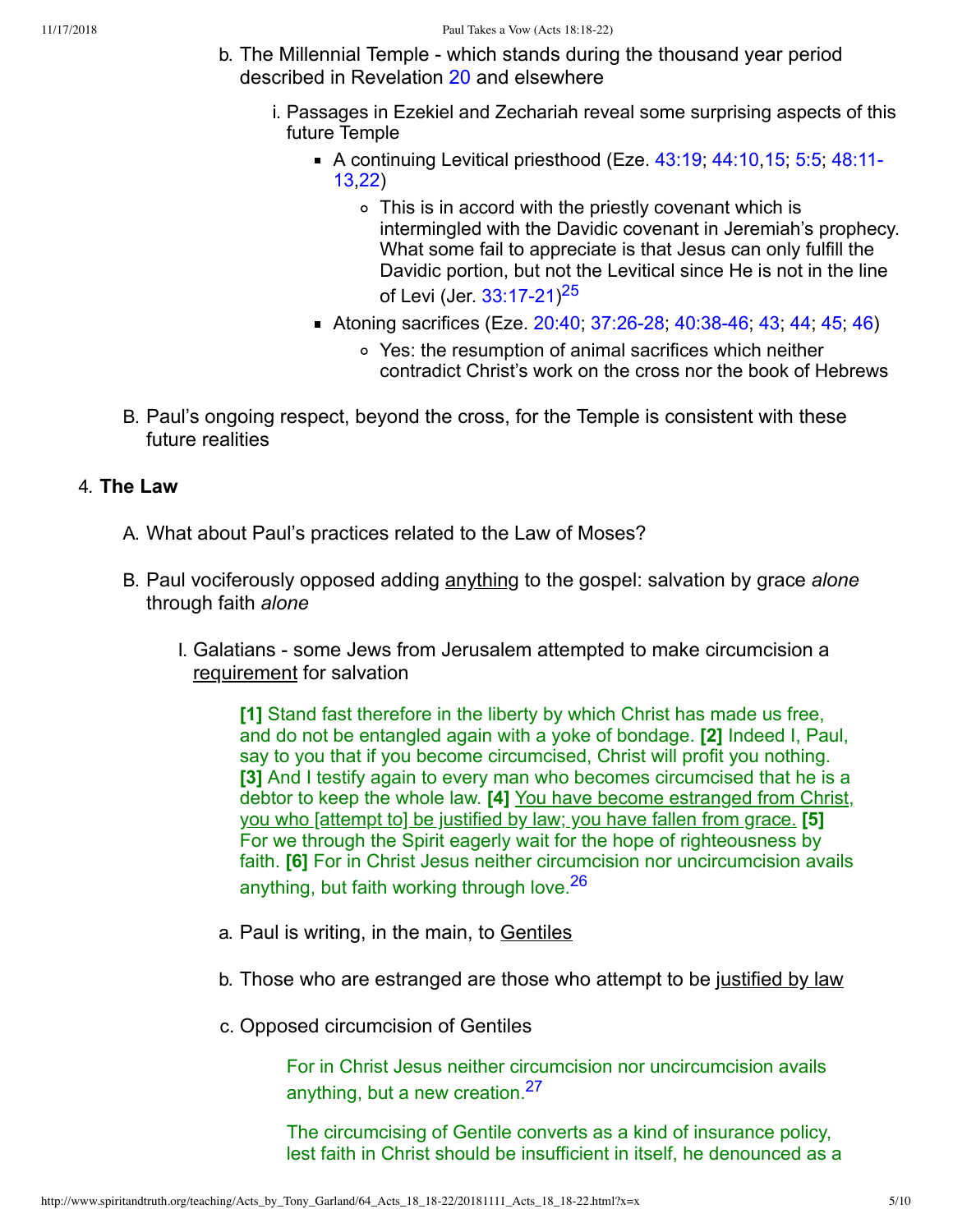## <span id="page-5-0"></span>departure from the purity of the gospel (Gal.  $5:2-4$ ).<sup>[28](#page-9-6)</sup>

- C. Freedom to practice the law, especially by Jews who were accustomed to doing so
	- I. Jerusalem counsel (Acts  $15$ ) quidelines given to Gentile believers, not Jewish believers
		- a. Guidelines

<span id="page-5-1"></span>Therefore I judge that we should not trouble those from among the Gentiles who are turning to God, but that we write to them to abstain from things polluted by idols, [from] sexual immorality, [from] things strangled, and [from] blood.<sup>[29](#page-9-7)</sup>

b. Instructions from Elders at Jerusalem to Paul (Acts 21:20-25)

**[20]** And when they heard [about Paul's ministry among the Gentiles], they glorified the Lord. And they said to him, "You see, brother, how many myriads of Jews there are who have believed, and they are all zealous for the law; **[21]** but they have been informed about you that you teach all the Jews who are among the Gentiles to forsake Moses, saying that they ought not to circumcise [their] children nor to walk according to the customs. **[22]** What then? The assembly must certainly meet, for they will hear that you have come. **[23]** Therefore do what we tell you: We have four men who have taken a vow. **[24]** Take them and be purified with them, and pay their expenses so that they may shave [their] heads, and that all may know that those things of which they were informed concerning you are nothing, but [that] you yourself also walk orderly and keep the law. **[25]** But concerning the Gentiles who believe, we have written [and] decided that they should observe no such thing, except that they should keep themselves from [things] offered to idols, from blood, from things strangled, and from sexual immorality."[30](#page-9-8)

- <span id="page-5-2"></span>i. Believing Jews were zealous for the law
- ii. Incorrectly reported that Paul was teaching that Jews should
	- Not circumcise their children
	- Not walk according to the customs
- iii. To show that Paul was not opposed to *practicing* the law
	- Sponsor and be purified with others who had taken a Nazirite vow
	- So that "all may know that those things of which they were informed concerning you are nothing, but [that] you yourself also walk orderly and keep the law." (Acts [21:25](http://www.spiritandtruth.org/bibles/nasb/b44c021.htm#Acts_C21V25))
- <span id="page-5-3"></span>iv. BUT concerning the Gentiles who believe . . . just follow the instructions of the Jerusalem council
	- Practicing the law was an acceptable way for Jews to live  $32$
	- Guidelines for Gentiles relate, in the main, to avoiding offense to the practicing Jews — to facilitate fellowship
	- Neither practicing nor not practicing the law relate to salvation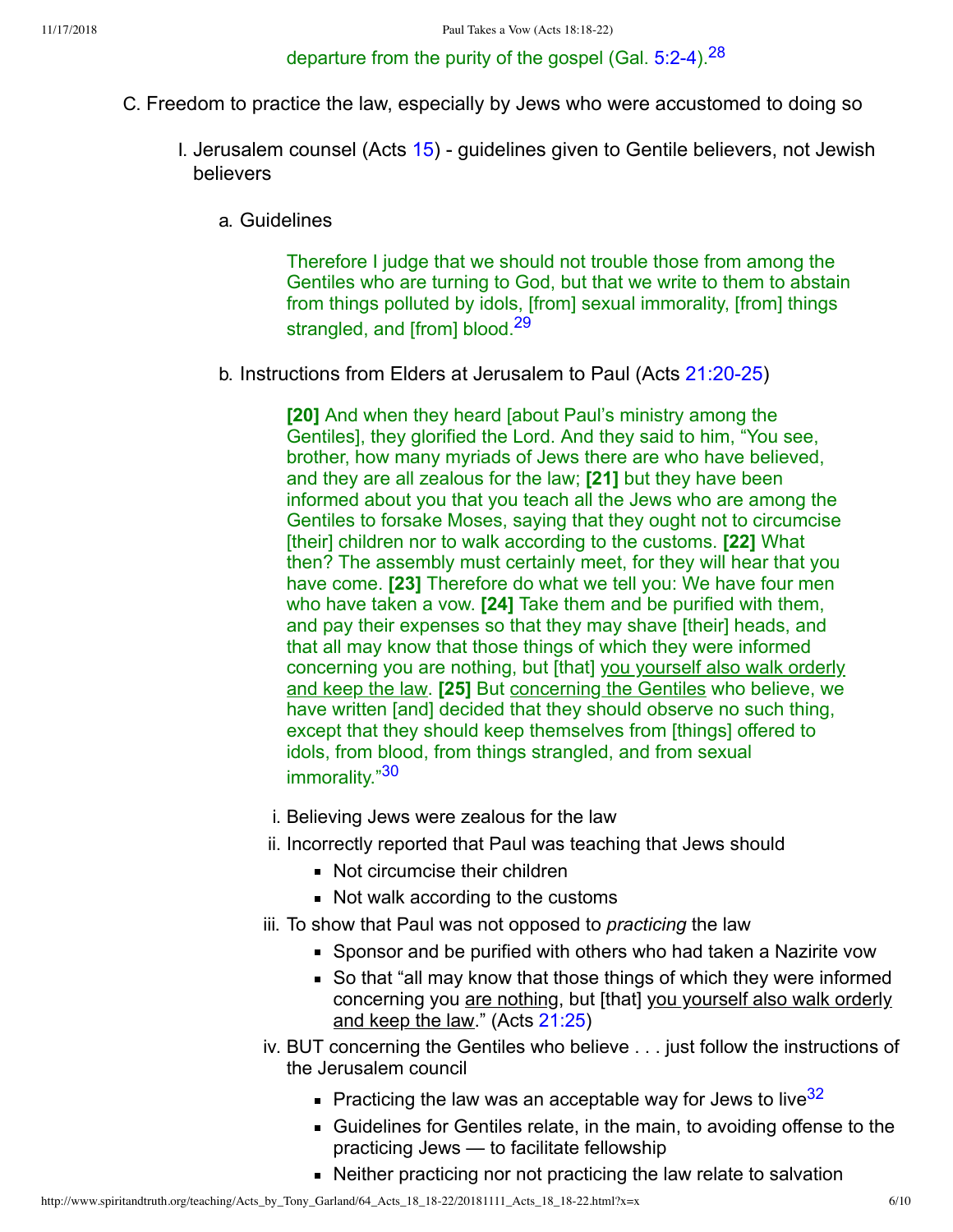- Gentile believers have freedom from observing the Law of Moses whereas Jewish believers have freedom to observe the Laws of Moses
- Opposed circumcision of Gentiles seen as an addition or contribution to faith
- Remember, though, that Paul had Timothy circumcised
	- $\circ$  Timothy had a Gentile father and a Jewish mother (Acts [16:1\)](http://www.spiritandtruth.org/bibles/nasb/b44c016.htm#Acts_C16V1)
	- Why?

Paul wanted to have him go on with him. And he took [him] and circumcised him because of the Jews who were in that region, for they all knew that his father was Greek.

(Acts [16:3](http://www.spiritandtruth.org/bibles/nasb/b44c016.htm#Acts_C16V3))

<span id="page-6-0"></span>The Jews to whom Paul would be preaching the gospel would be offended if a man with a Jewish mother was uncircumcised. So Timothy was circumcised. Apparently he had been uncircumcised because of his father's influence.<sup>[33](#page-9-10)</sup>

 $\circ$  If anyone understood the serious nature of 1 Corinthians [9:20,](http://www.spiritandtruth.org/bibles/nasb/b46c009.htm#1Cor._C9V20) it was Timothy!

> <span id="page-6-1"></span>To those under the law, I became as one under the law—though not being myself under the law—that I might win those under the law.<sup>[34](#page-9-11)</sup>

### 5. **In closing: how are we to handle these surprises we come across in Scripture?**

- A. **FIRST** Pay close attention to Scripture
	- I. Forsake the simplistic path which oversimplifies scriptural teaching
	- II. Many things taught in the Bible are nuanced
	- III. Not necessarily *complex*, but *nuanced* there are details to be noticed and understood
	- IV. Enemies of the cross are ignorant of the subtleties and, consequently, misrepresent and misunderstand what the Bible teaches
	- V. Could it be, as believers—even when desiring to follow Christ—that we could wind up doing the same? "May it never be!"
- B. *SECOND* Understand the need for balance
	- I. Legalism vs. licentiousness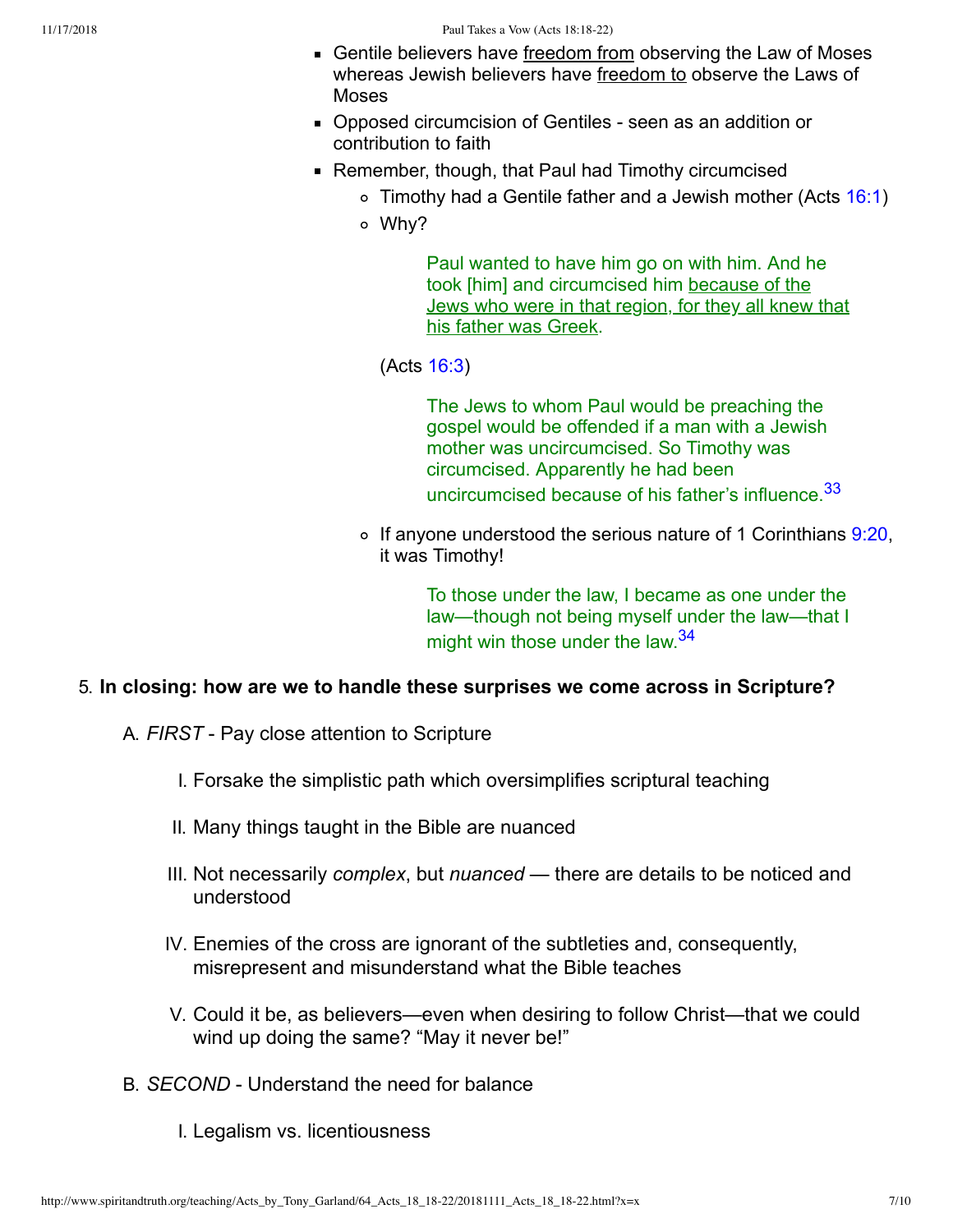- a. Legalism acquiescing to the flesh and a performance-based approach to God, often imposed upon others
- b. Licentiousness assuming that the law has little to say to us today and that we can live like the world
- II. Salvation vs. sanctification differentiating the means of salvation from practices related to our subsequent growth in holiness
- C. **THIRD** Apply grace, grace, and more grace
	- I. Grace for *other believers* who may see things differently

<span id="page-7-0"></span>For one believes he may eat all things, but he who is weak eats [only] vegetables. Let not him who eats despise him who does not eat, and let not him who does not eat judge him who eats; for God has received him  $35$ 

II. Grace for *ourselves* - we don't always get it right, especially as new Christians (especially if our zeal eclipses our knowledge)

#### 6. **Let's hear from J. Vernon McGee**

There are a great many folk who find fault with Paul because he made a vow. They say that this is the man who preached that we are not under Law but we are under grace, and so he should not have made a vow. Anyone who says this about Paul is actually making a little law for Paul. Such folk are saying that Paul is to do things their way. Under grace, friend, if you want to make a vow, you can make it. And if you do not want to make a vow, you don't have to. Paul didn't force anyone else to make a vow. In fact, he said emphatically that no one has to do that. But if Paul wants to make a vow, that is his business. That is the marvelous freedom that we have in the grace of God today. There are some super-saints who form little cliques and make laws for the Christian. They say we can't do this and we can't do that. May I say to you very candidly that our relationship is to the Lord Jesus Christ, and it is a love affair. If we love Him, of course we will not do anything that will break our fellowship with Him. Don't insist that I go through your little wicket gate; I am to follow Him. He shows me what I can and cannot do in order to maintain fellowship with Him. If one wishes to eat meat, there is freedom to eat meat. If one wishes to observe a certain day, there is freedom to observe it. "Whether therefore ye eat, or drink, or whatsoever ye do, do all to the glory of God" (1 Cor. [10:31\)](http://www.spiritandtruth.org/bibles/nasb/b46c010.htm#1Cor._C10V31). The important thing is to do all to the glory of God. Eating meat will not commend you to God and neither will abstaining from meat commend you to God. Let's not find fault with Paul here. Poor Gallio and Paul surely do get in trouble with their critics right in this particular passage. I want to defend both of them.<sup>[36](#page-9-13)</sup>

<span id="page-7-1"></span>Sat Nov 17 21:40:05 2018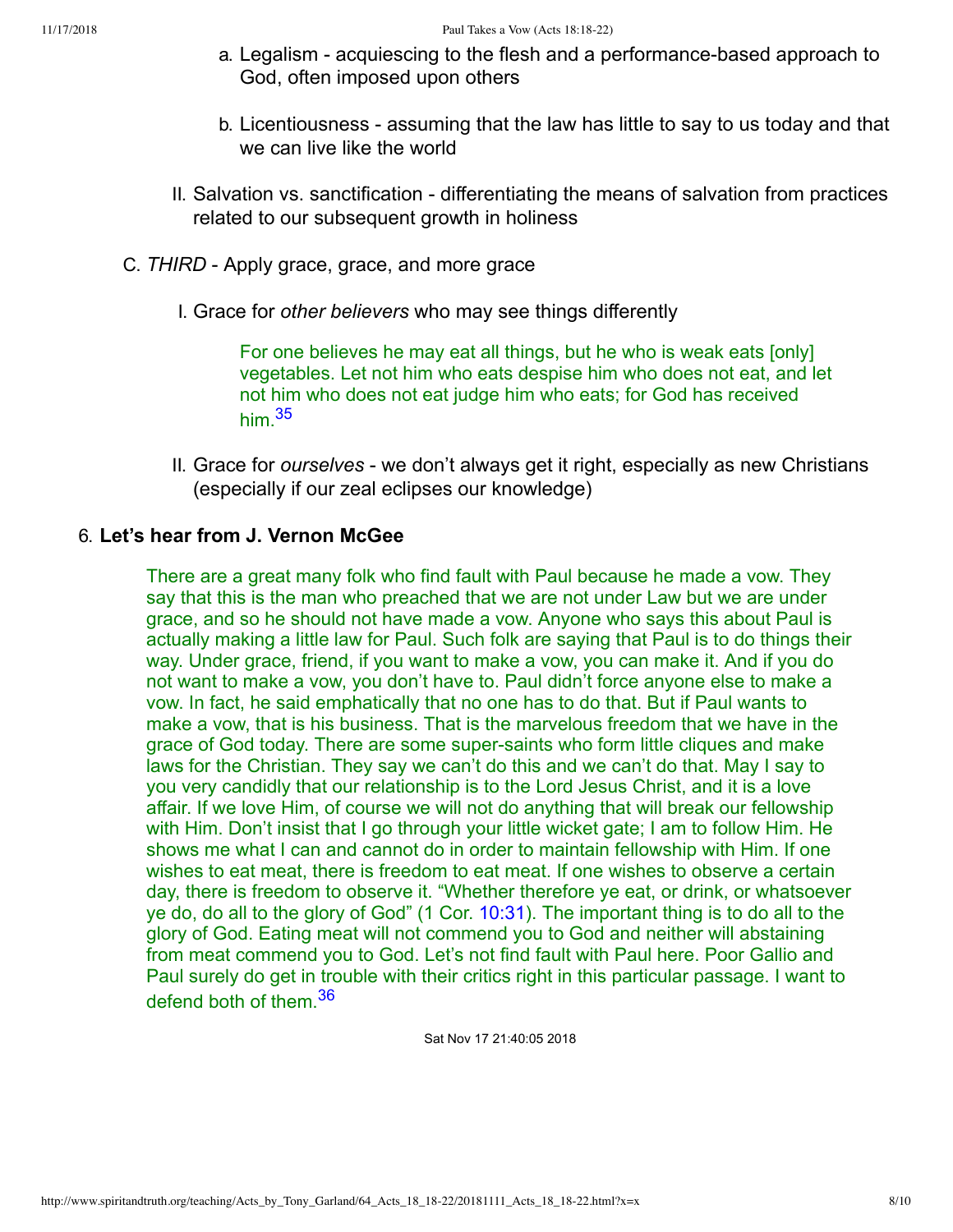11/17/2018 Paul Takes a Vow (Acts 18:18-22)



#### <span id="page-8-27"></span><span id="page-8-21"></span><span id="page-8-19"></span>[SpiritAndTruth.org](http://www.spiritandtruth.org/) S[c](#page-9-14)an Code<sup>c</sup>

#### Endnotes:

- <span id="page-8-0"></span>[1.](#page-0-0) [NKJV,](#page-9-15) Acts 18:18-22
- <span id="page-8-1"></span>[2.](#page-0-1) Ref-1307, 342-345
- <span id="page-8-2"></span>[3.](#page-0-2) <http://www.biblecharts.org/newtestaament/paulsfirstmissionaryjourney.pdf>
- <span id="page-8-3"></span>[4.](#page-1-0) Ref-1307, 342-345
- <span id="page-8-4"></span>[5.](#page-1-1) <http://www.biblecharts.org/newtestaament/paulssecondmissionaryjourney.pdf>
- <span id="page-8-5"></span>[6.](#page-1-2) Ref-1307, 342-345
- <span id="page-8-6"></span>[7.](#page-1-3) <http://www.biblecharts.org/newtestaament/paulsthrisdmissionaryjourney.pdf>
- <span id="page-8-7"></span>[8.](#page-1-4) Ref-1307, 342-345
- <span id="page-8-18"></span>[9.](#page-8-17) Ref-0653, 356
- <span id="page-8-17"></span><span id="page-8-8"></span>[10.](#page-1-5) Passover in A. D. 52 was in early April<sup>[9](#page-8-18)</sup>
- <span id="page-8-9"></span>[11.](#page-2-0) [NKJV,](#page-9-15) Num. 6:1-5
- <span id="page-8-20"></span>[12.](#page-8-19) Ref-0653, 355
- <span id="page-8-10"></span>[13.](#page-2-1) F.F. Bruce argues against the view that Paul took a Nazirite vow: "Before setting sail, he had his hair cut: he had allowed it to grow long for the duration of a vow which he had undertaken. This was probably not a formal Nazirite vow, which could not properly be undertaken outside the Holy Land, but a private vow, the fulfillment of which was an act of thanksgiving—possibly for the divine promise of verse 10, which has been confirmed by his preservation from harm throughout his Corinthian ministry."<sup>[12](#page-8-20)</sup>
- <span id="page-8-11"></span>[14.](#page-2-2) Ref-0089, 1667
- <span id="page-8-12"></span>[15.](#page-2-3) Ref-1411, 1716
- <span id="page-8-22"></span>[16.](#page-8-21) Ref-0653, 406-407
- <span id="page-8-13"></span>[17.](#page-2-4) ". . . Paul would have to be purified: he had just returned from a long residence in Gentile lands, and the ritual defilement which inevitably attached to him on that account had to be removed before he could take part in such a solemn ceremony. But his purification should be distinguished from the Nazirites' purification. In the LXX the same Greek term does duty both for general purification from ritual defilement (as in Num. [19:12\)](http://www.spiritandtruth.org/bibles/nasb/b04c019.htm#Num._C19V12) and for the various forms of abstention which Nazirites had to practice throughout the period of their vow (as in Num. [6:6\)](http://www.spiritandtruth.org/bibles/nasb/b04c006.htm#Num._C6V6); and Luke here uses that term in both senses. If the two kinds of purification be distinguished, it will not be necessary to suppose either that Paul had a Nazirite vow of his own to discharge on this occasion or that the four Nazirites had inadvertently contracted some defilement during the period fo their vow and had now to be purified from it."<sup>[16](#page-8-22)</sup>
- <span id="page-8-14"></span>[18.](#page-3-0) [NKJV,](#page-9-15) Acts [28:17](http://www.spiritandtruth.org/bibles/nasb/b44c028.htm#Acts_C28V17)
- <span id="page-8-24"></span>[19.](#page-8-23) Ref-1326, 97
- <span id="page-8-15"></span>[20.](#page-3-1) "Paul observed the feasts according to the temple calendar (Acts [20:6](http://www.spiritandtruth.org/bibles/nasb/b44c020.htm#Acts_C20V6)). He made religious vows (a Nazirite vow) (Acts [18:18](http://www.spiritandtruth.org/bibles/nasb/b44c018.htm#Acts_C18V18)). He participated in ritual purification rites—in one case involving four other proselytes (Acts 21:23-26; [24:18\)](http://www.spiritandtruth.org/bibles/nasb/b44c024.htm#Acts_C24V18). He made payment of ceremonial expenses, which accounted as a mitzvah, "a legally obligated good deed" (Acts [21:24\)](http://www.spiritandtruth.org/bibles/nasb/b44c021.htm#Acts_C21V24). He offered sacrifices at the temple (Acts [21:26;](http://www.spiritandtruth.org/bibles/nasb/b44c021.htm#Acts_C21V26) [24:17](http://www.spiritandtruth.org/bibles/nasb/b44c024.htm#Acts_C24V17)). He prayed and worshiped at the temple (Acts [22:17](http://www.spiritandtruth.org/bibles/nasb/b44c022.htm#Acts_C22V17); [24:11\)](http://www.spiritandtruth.org/bibles/nasb/b44c024.htm#Acts_C24V11). He had regard for the priesthood (Acts [23:5\)](http://www.spiritandtruth.org/bibles/nasb/b44c023.htm#Acts_C23V5). He paid the temple tax (Acts [24:17\)](http://www.spiritandtruth.org/bibles/nasb/b44c024.htm#Acts_C24V17). He sought to prove to the elders in the Jerusalem church that he was as devout as any Jew toward the temple; he assisted others in performing their temple obligations (Acts 21:23-26). He insisted on regulating his life by the temple calendar (the feast days), even interrupting his own missionary work (Acts [20:16;](http://www.spiritandtruth.org/bibles/nasb/b44c020.htm#Acts_C20V16) 1Cor. [16:8\)](http://www.spiritandtruth.org/bibles/nasb/b46c016.htm#1Cor._C16V8). When he was tried before the Jewish authorities, he defended himself by affirming his ceremonial purity in relation to the temple (Acts [25:8](http://www.spiritandtruth.org/bibles/nasb/b44c025.htm#Acts_C25V8); [28:17\)](http://www.spiritandtruth.org/bibles/nasb/b44c028.htm#Acts_C28V17). When he uses the analogy of the temple in his letters, he does so on the basis of the temple's sanctity, relating it with the sanctification of the individual believer's body, and the collective body of believers (1Cor. 3:16-17; 2Cor. 6:16-17; Eph. 2:21-22)."<sup>[19](#page-8-24)</sup>
- <span id="page-8-26"></span><span id="page-8-23"></span>[21.](#page-8-25) Ref-0146, 491
- <span id="page-8-25"></span><span id="page-8-16"></span>[22.](#page-3-2) "John Townsend stated in his Harvard dissertation on this point: 'Since Paul sets the desecration of the Temple beside the ultimate blasphemy of proclaiming oneself to be God [2Th. [2:4](http://www.spiritandtruth.org/bibles/nasb/b53c002.htm#2Th._C2V4)] and since he regards these acts as the climax of the evil which is to precede the parousia [Christ's second coming], there can be no doubt of Paul's veneration for this Temple."<sup>[21](#page-8-26)</sup>